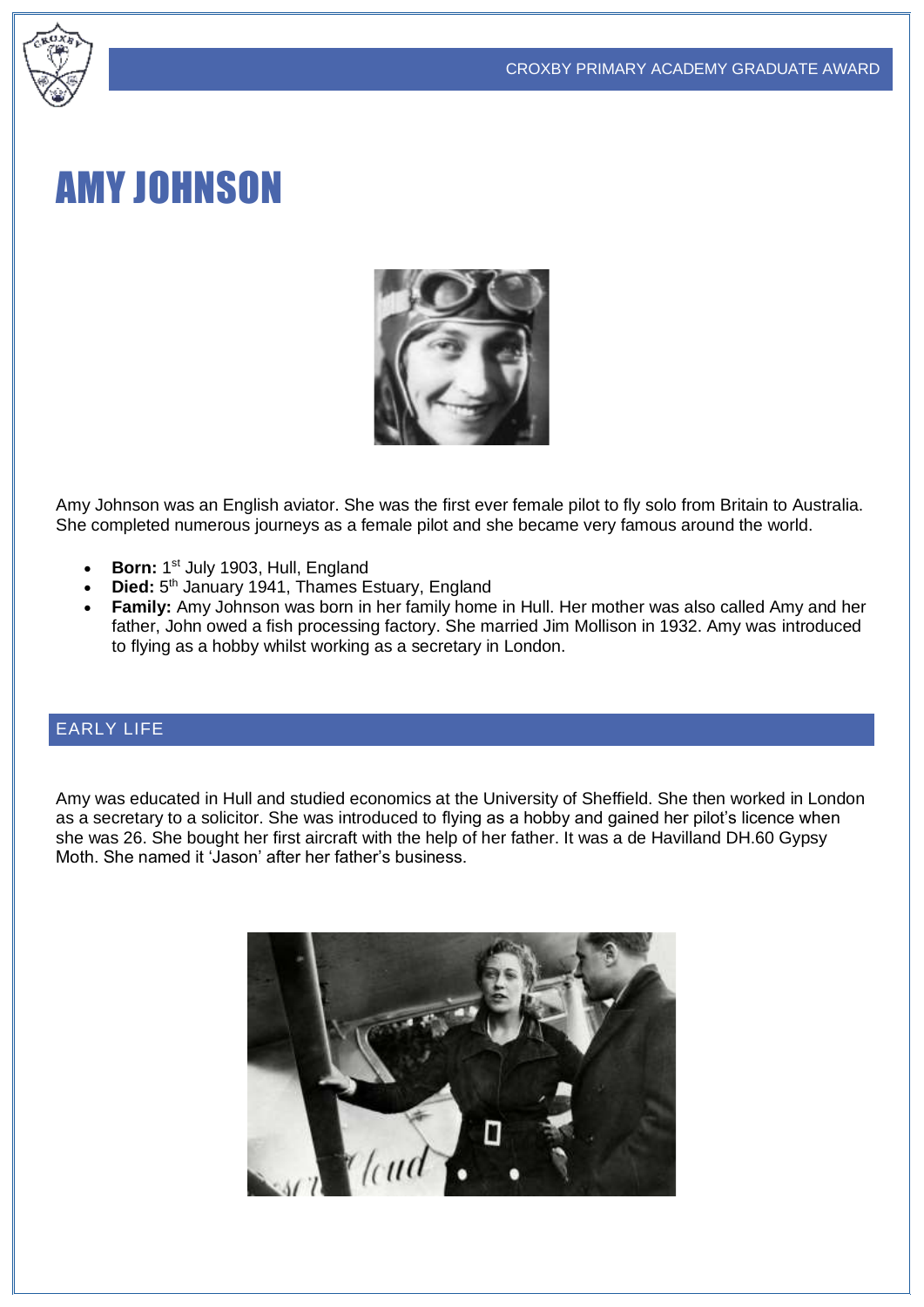

#### MAIN ACHIEVEMENTS

Amy was determined to be the first woman to fly solo from England to Australia.

On 5<sup>th</sup> May 1930 Amy left Croydon, England and set off for Darwin, Australia. The weather was poor and the aircraft suffered damage on the way, but Amy reached Australia nineteen days later. She was disappointed not to beat the world record flight time of fifteen days, but the flight still made her famous across the world as the first female aviator to make this flight alone.

When Amy arrived back home a huge crowd greeted her. She had a tour of the London streets in an open topped car to see her fans. She was nick-named 'Queen of the air' by the British newspapers.



In 1931 Amy set a record for her flight across Siberia to Tokyo.

In 1932 Amy broke the record for solo flight to Cape Town, South Africa.



On January 5<sup>th</sup> 1941, Amy's plane crashed into the Thames Estuary. It is thought that she had run out of fuel. She was never seen again. Her body was never found.

Amy was an inspiration to other women, encouraging them to be aviators and seek an interest in flying. There are many local tributes to her, including a statue of her in Prospect Street, Hull, and an Amy Johnson Building on the campus of the University of Sheffield. There are also several streets named after her, both in England and Australia

"Had I been a man I might have explored the Poles or climbed Mount Everest, but as it was my spirit found outlet in the air."

– *Amy Johnson*